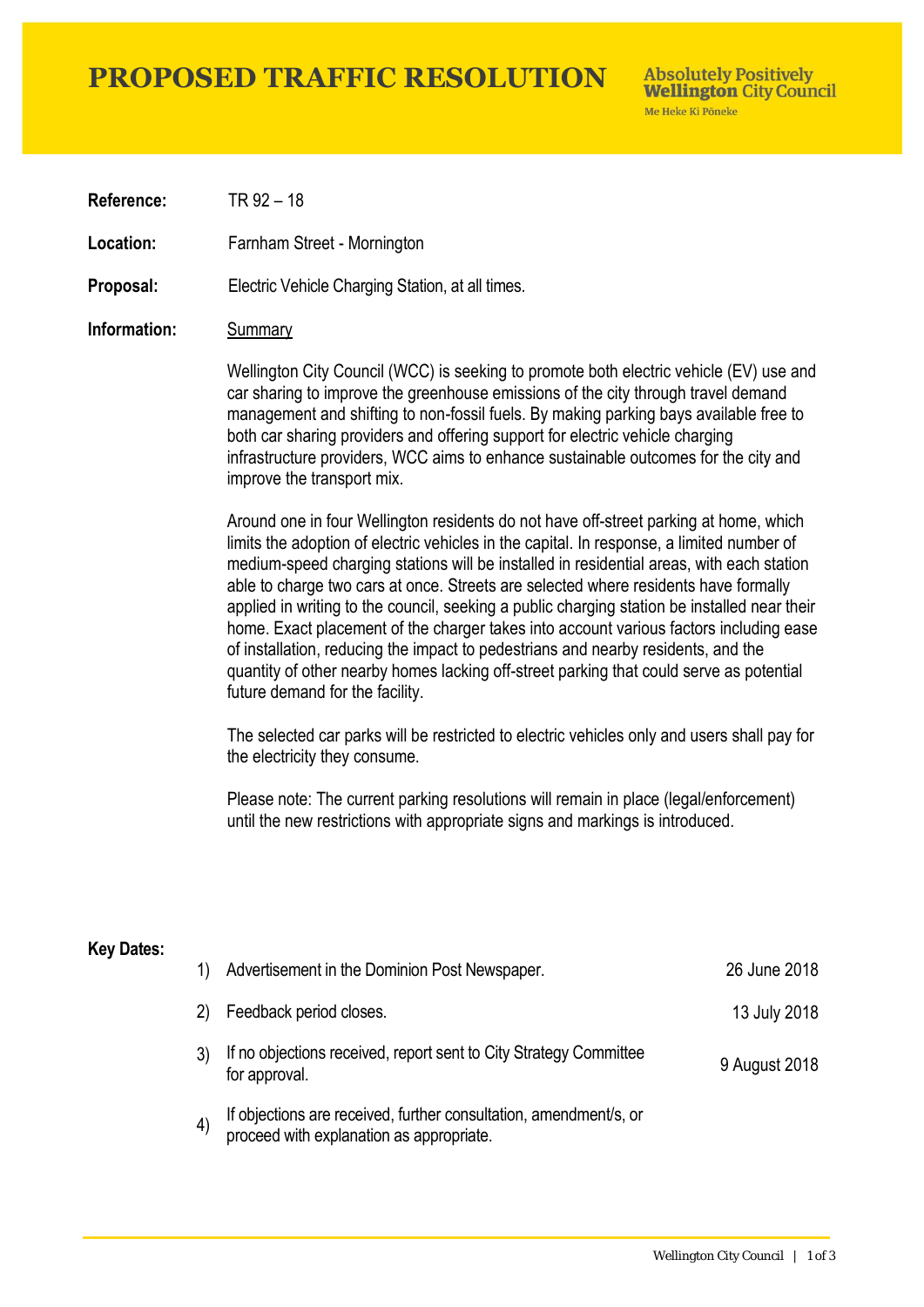# **PROPOSED TRAFFIC RESOLUTION**

## **Legal Description:**

*Add to Schedule B (Class Restricted) of the Traffic Restrictions Schedule* 

| <b>Column One</b>     | <b>Column Two</b>                                                                | <b>Column Three</b>                                                                                                                                                                                                                                       |
|-----------------------|----------------------------------------------------------------------------------|-----------------------------------------------------------------------------------------------------------------------------------------------------------------------------------------------------------------------------------------------------------|
| <b>Farnham Street</b> | Parking place in the form<br>of electric vehicles only<br>parking, at all times. | South side, commencing 184.8<br>metres west of its intersection with<br>Priscilla Crescent (Grid coordinates<br>X= 1,748,028.080 m<br>$Y = 5,424,194.340$ m) and extending<br>in a westerly direction following the<br>southern kerbline for 11.2 metres. |

**Date:** 20/06/18

**Prepared By:** Charles Kingsford **(Principal Traffic Engineer, T/L) Approved By:** Steve Spence **(Chief Advisor, Transport & Infrastructure)**

## **WCC Contact:**

#### Sigurd Magnusson **Sustainability Advisor**

Wellington City Council 101 Wakefield Street / PO Box 2199, Wellington Phone: +64 4 803 8697 Email: electricvehicles@wcc.govt.nz